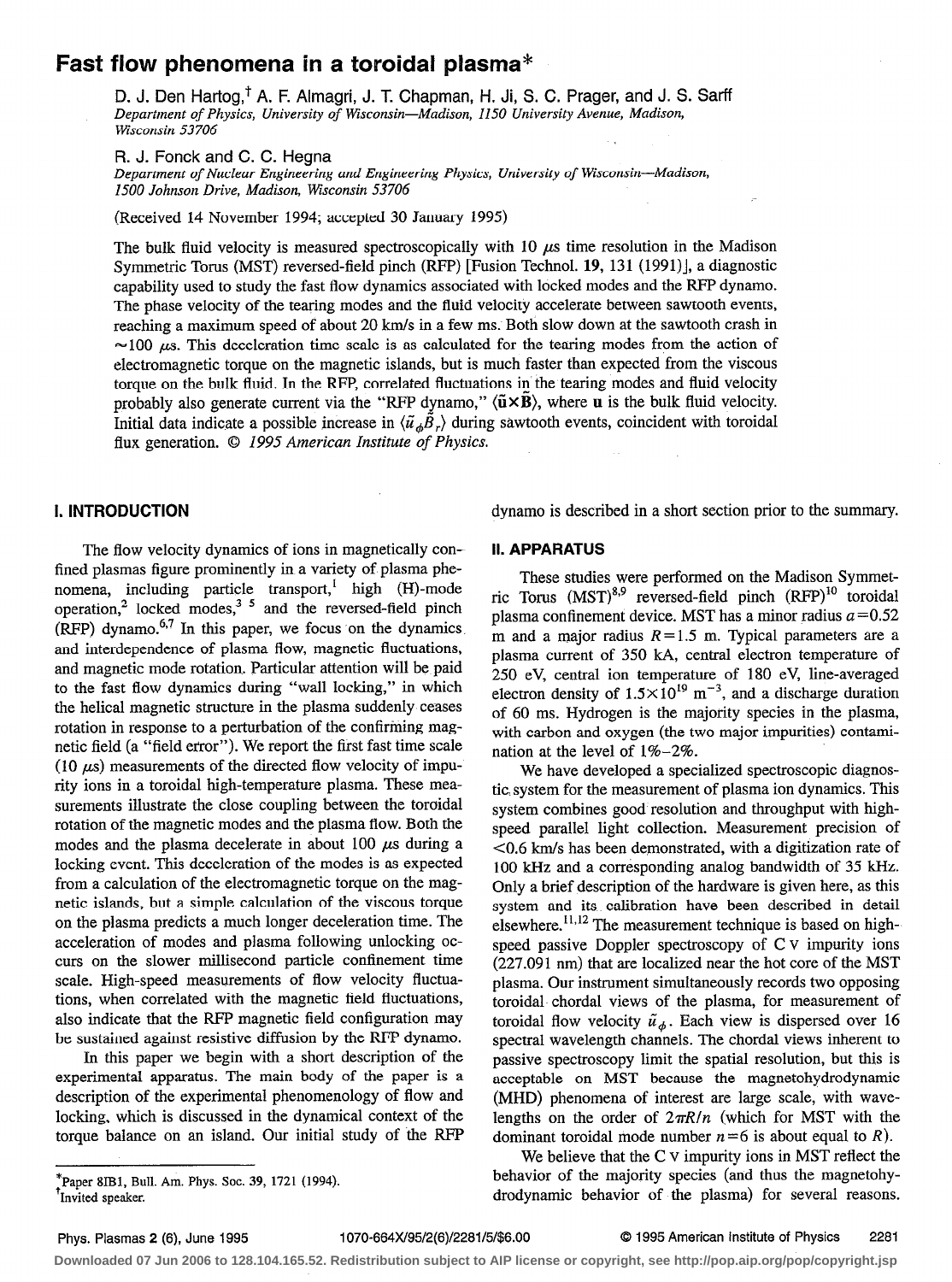First, the temperatures of the C v ions and the majority protons (measured with a charge-exchange analyzer) are similar, both in magnitude and fast time behavior.<sup>13</sup> Second, for typical MST parameters, the calculated energy equilibration time for the carbon impurity ions with the majority protons is approximately 50  $\mu$ s.<sup>14</sup> Finally, the theoretical prediction of  $Kim<sup>15</sup> that the flow of impurity and majority ions will be$ different does not apply to MST because neoclassical effects are small in a RFP plasma.

MST has an extensive set of magnetic diagnostics in the form of arrays of flux pickup coils mounted on the inner wall of the vacuum vessel. There are large poloidally and toroidally distributed sets of three orthogonal coils for measuring tearing mode structure and rotation. The radial field error at the poloidal and toroidal insulated 1 cm wide gaps in the conducting shell surrounding the plasma are also monitored by arrays of coils. (The poloidal gap extends the short way around the torus to allow the pulsed poloidal field to enter the conducting shell; the toroidal gap extends the long way around the torus to allow application of the toroidal field.<sup>16</sup>) In addition, the  $\ddot{B}_r$ , measurements necessary for study of the RFP dynamo were made with a probe that contained an array of flux coils and was shielded with boron nitride so that it could be inserted into low current (250 kA) MST discharges.

#### **III. FLOW AND LOCKING**

Sections III A and III D below are a presentation of the experimental phenomenology of flow and locking in MST; Secs. III B and III C are a review of the theoretical context in which we have placed our work.

### A. The locking sequence

The dominant magnetic tearing modes in MST (with poloidal and toroidal mode numbers  $m=1$ ,  $n=5-10$ ) phase lock to form a rotating, localized, magnetic disturbance with a toroidal width of about one-fourth the circumference.<sup>16</sup> The condition we refer to as "wall-locked modes" occurs when this rotating magnetic structure halts at the physical location of the radial error field; this always occurs coincident with a sawtooth event. (MST exhibits distinct periodic sawtooth events that are evident in many plasma parameters, including soft x-ray emission, plasma current, toroidal flux, and majority ion temperature.  $t_{3,17}$ ) The sequence of events during wall locking is as follows.

(1) The sudden flattening of the current density profile that occurs during a sawtooth event shifts the plasma inward and generates an impulsive radial magnetic field error at the poloidal gap.

(2) The rotating, phase-locked tearing modes halt at the physical location of this error field.

(3) At this point the sequence bifurcates and is completed by either (a) temporary locking, which is characterized by slow reacceleration of the modes and plasma to  $\approx 20$ km/s and a gradual decrease in the field error; or (b) permanent locking, in which the modes do not reaccelerate, the field error grows linearly, and the plasma reaccelerates or continues at  $\approx$ 10 km/s (which is approximately the velocity



FIG. 1. Temporary locking followed by permanent locking, illustrated by two successive sawtooth events in MST, (a) The rotation of the  $m = 1$ ,  $n = 6$ tearing mode halts during the sawtooth, but reaccelerates after temporary locking. (b) The toroidal flow velocity of the plasma slows down but often does not go to zero during locking. (c) The  $m=1$  radial field error at the poloidal gap impulsively rises during a sawtooth event, but continues to linearly grow only after permanent locking.

expected from the  $E \times B$  and ion diamagnetic drifts in  $MST^{18}$ ).

Both of these locking phenomena occurred in the single RFP discharge shown in Fig. 1. Temporary locking is by far the predominant mechanism. The cause of the bifurcation in the locking sequence is not known; it may be due to the type of field error instability described in Ref. 16.

#### B. Torque balance on an island

The framework in which we discuss our measurements of the plasma and mode rotation during wall locking is based on the supposition that such behavior is determined by the response of the magnetic islands in the MST plasma to the



FIG. 2. A pictorial overview of the forces on the plasma and islands. The  $E \times B$  and  $\overline{B} \times \nabla p$  forces accelerate the bulk plasma; the plasma is decelerated by the viscous drag against the wall,  $T_{VSw}$ . The islands are decelerated by the electromagnetic torque imposed by the field error,  $T_{EM}$ . The plasma and islands interact to decelerate and accelerate each other via viscous coupling, T<sub>VS</sub>.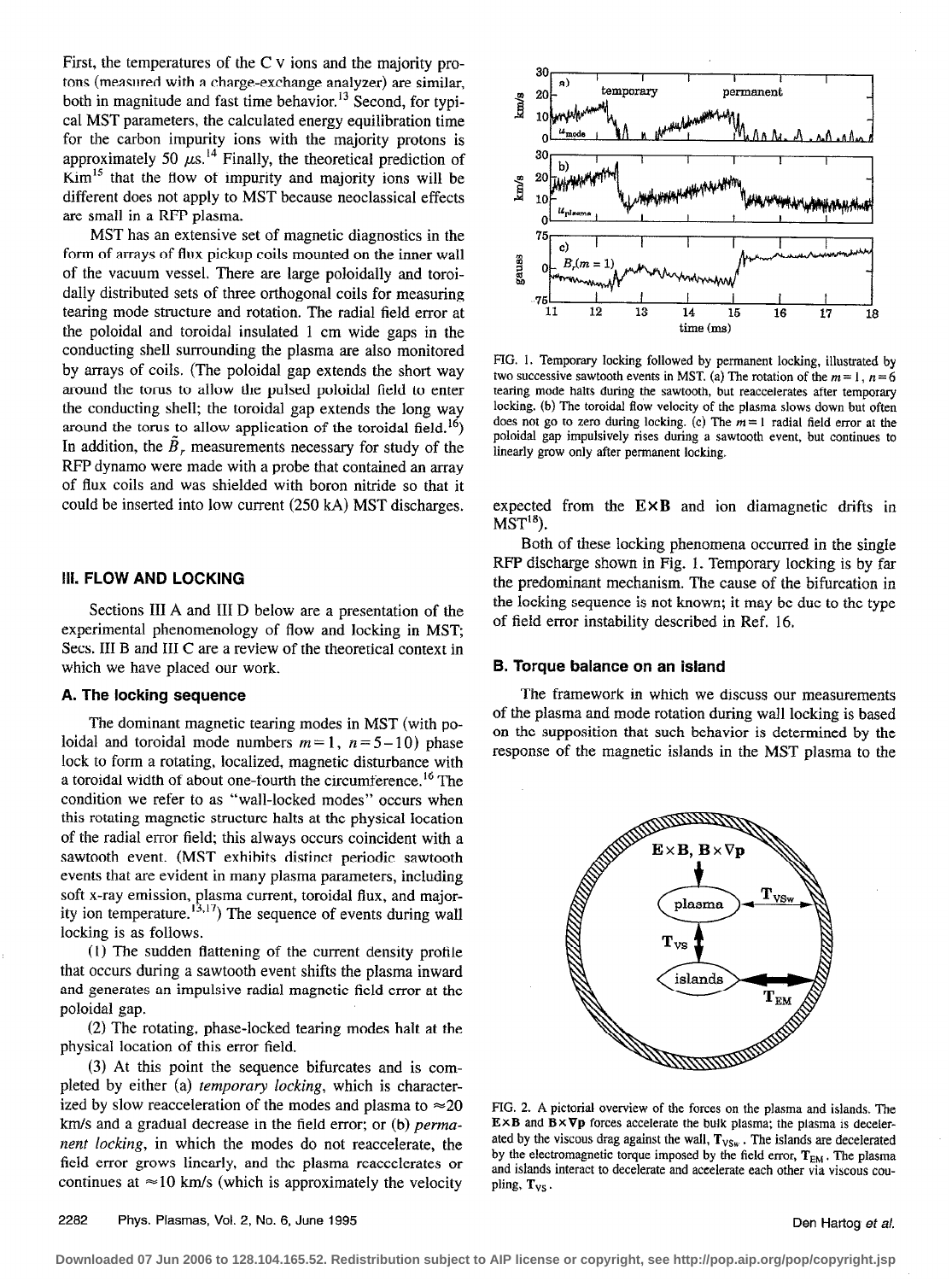perturbing field error. Specifically, the inertia of the plasma inside the separatrices of the magnetic islands must be balanced against the local electromagnetic and viscous torques.<sup>19,20</sup> Figure 2 is a pictorial overview of this process, which may be helpful in understanding the discussion below.

The electromagnetic force on the plasma in a rotating island is

$$
\mathbf{F}_{\text{EM}} \sim \tilde{\mathbf{J}} \times \tilde{\mathbf{B}},\tag{1}
$$

where  $\mathbf{J} \approx \mathbf{J}_{\text{fe}}$ , the current at the resonant surface generated by the impulsive field error, and  $\bf{B}$  is the preexisting fluctuating magnetic field. Then, the torque on an island is

$$
\mathbf{T}_{EM} = \int r(\tilde{\mathbf{J}} \times \tilde{\mathbf{B}}) dS \approx \int r(\tilde{\mathbf{J}}_{\text{fe}} \times \tilde{\mathbf{B}}) dS,
$$
 (2)

where  $r$  can be the major or minor radius for toroidal or poloidal torques and the integral is over the surface of the island.

In order to estimate the viscous torque  $T_{VS}$  on the islands, they can be treated as solid obstacles in an incompressible fluid. In the inner region of the rational surfaces,

$$
\mathbf{T}_{\text{VSS}} \propto \mu_{\perp} \frac{\partial \Omega_s}{\partial r},\tag{3}
$$

where  $\Omega_s$  is the angular velocity at the rational surface and  $\mu_{\perp}$  is the perpendicular viscosity. The angular velocity is

$$
\Omega_s = \frac{\mathbf{k} \cdot \mathbf{v}}{r} = \frac{n u_\phi}{R} + \frac{m u_\theta}{a}.
$$
\n(4)

An analysis of this dispersion equation for magnetic mode rotation in MST suggests that  $u_{\phi} \geq u_{\theta}$ ; therefore  $\Omega_s \approx nu_{\phi}/R$ because  $n>m$ . (The poloidal flow velocity  $u_{\theta}$  will be measured on MST in the near future when the appropriate viewing port has been constructed.) The perpendicular viscosity  $is^{\frac{5}{21,22}}$ 

$$
\mu_{\perp} = \frac{6nkT_i}{\omega_{ci}^2 \tau_i},\tag{5}
$$

where *n* is the ion density, *k* is Boltzmann's constant,  $T_i$  is the ion temperature,  $\omega_{ci}$  is the ion cyclotron frequency, and  $\tau_i$  is the ion collision time.

The equation of motion of the island is then obtained by balancing inertia against the torques:

$$
\rho \left( \frac{\partial \Omega_s}{\partial t} \right) \propto \mathbf{T}_{\text{VSS}} + \mathbf{T}_{\text{EMs}} \,. \tag{6}
$$

#### C. Threshold for locking and unlocking

The size of the perturbing field error necessary to cause wall locking can be calculated by noting that the locked state is stationary and requires  $T_{VSS} = T_{EMs}$ . Estimating the electromagnetic torque,

$$
\mathbf{T}_{\text{EMs}} \propto \langle \tilde{\mathbf{J}}_{\text{fe}} \times \tilde{\mathbf{B}} \rangle
$$
  
 
$$
\propto \tilde{B}_v \tilde{B} \sin \Delta \varphi
$$
  
 
$$
\propto W_v^2 W^2 \sin \Delta \varphi,
$$
 (7)



FIG. 3. A temporary locking cycle over one sawtooth period; the starting points of the deceleration and acceleration phases are illustrated. Both the plasma (light line) and mode (heavy line) toroidal velocities are shown.

where  $\Delta \varphi$  is the phase between  $\tilde{J}_{fe}$  and  $\tilde{B}$ , W indicates the island width, and the subscript " $v$ " indicates a vacuum quantity (e.g.,  $B<sub>v</sub>$  is the field error that exists in the vacuum vessel prior to formation of the plasma). At the locking threshold, sin  $\Delta \varphi = 1$ , so balancing the torques gives

$$
\mu_{\perp} \frac{\Omega}{W} \propto W_v^2 W^2,\tag{8}
$$

therefore,

$$
W_v \propto \sqrt{\mu_\perp \frac{\Omega}{W^3}}.\tag{9}
$$

For locking to occur in MST,  $W_p \approx 0.5$  cm or a vacuum error field of  $\approx$  2% at the poloidal gap, about what is observed. (The vacuum field error is actually a spatial  $\delta$  function localized at the 1 cm wide poloidal gap.)

At the unlocking threshold, the flow velocity,profile has relaxed, so

$$
\mu_{\perp} \frac{\Omega}{r_s} \propto W_v^2 W^2 \tag{10}
$$

and

$$
\frac{W_{v\text{ unlock}}}{W_{v\text{ lock}}}\propto\frac{W}{r_s}<1,\tag{11}
$$

where  $r<sub>s</sub>$  is the radius of the rational surface.

#### D. The temporary locking cycle

Figure 3 illustrates a typical temporary hocking cycle in MST; it is an expanded view of the plasma and mode toroida1 rotation velocity during one sawtooth period.

#### 1. The deceleration phase

Deceleration of both the magnetic modes and plasma during wall locking is quick, on the order of 100  $\mu$ s. Since the island and thus the mode deceleration is caused by the electromagnetic braking torque imposed by the field error, it is straightforward to show that the expected mode deceleration time scale is

#### Phys. Plasmas, Vol. 2, No. 6; June 1995 Den Hartog et al. 2283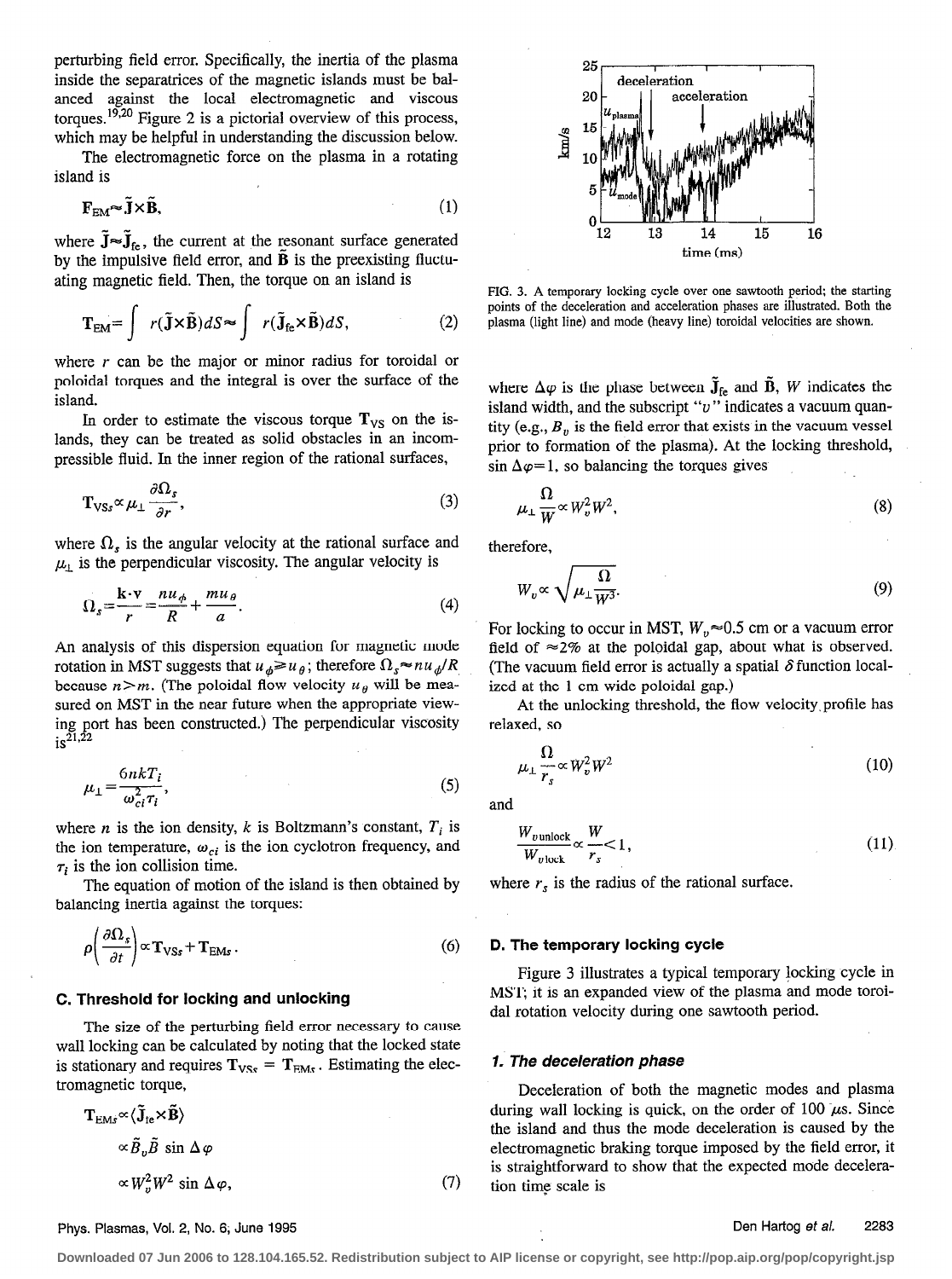

FIG. 4. Island widths in MST as estimated from  $\tilde{B}$  measured at  $r = a$ .

$$
\tau_M = \tau_H \sqrt{\frac{r_s R_0^2}{WW_v^2}}
$$
  

$$
\approx 300 \ \mu s.
$$
 (12)

The Alfvén time is

$$
\tau_H = \frac{l_s}{m v_A},
$$

where  $v_A$  is the Alfven velocity, m is the poloidal mode number, and the shear length  $(q$  is the safety factor) is

$$
l_s = \frac{Rq^2}{a(dq/dr)}.
$$

The value of  $\tau_M$  shown is for typical MST parameters of  $\tau_H \approx 1$  µs,  $r_s \approx 25$  cm,  $W \approx 10$  cm, and  $W_v \approx 0.5$  cm. Encouraged by this agreement with experiment, we calculate the viscous flow deceleration of the bulk plasma:

$$
\tau_{\text{VS}} \approx \frac{a^2}{\nu (2.4)^2}
$$
  
\n
$$
\approx \frac{1}{6} \tau_v \left(\frac{a}{r_s}\right)^2
$$
  
\n
$$
\approx 0.13 \text{ s},
$$
 (13)

where  $\tau_v = r_s^2/\nu$  is the viscous time scale and  $\nu = \mu_\perp/\rho$  ( $\rho$  is the mass density).

This is obviously much longer than the measured deceleration time of the plasma. The cause of this disagreement is unclear, but a possible explanation lies in the fact that the  $m=1$  islands in MST are large and overlapping; see Fig. 4 for the estimated island widths and positions. Since most of the plasma cross section is covered by islands, we may expect to see the entire plasma decelerate on the electromagnetic braking time scale, even though it may actually be viscous torques that act on the bulk plasma.

#### 2. The acceleration phase

Referring again to Fig. 3, note that reacceleration to the equilibrium speed of about 20 km/s takes several milliseconds. This is roughly equivalent to the particle confinement time in MST. We suggest the following scenario.

(1) Large transport of energy and particles takes place during a sawtooth event (density and temperature profiles flatten, potential gradients are lost}.

(2) A radial electric field is reestablished by particle diffusion on a particle confinement time scale.

(3) The bulk plasma accelerates in response to the  $E \times B$ force.

(4) Momentum transfer to the islands then accelerates the modes.

During a sawtooth event, the mode velocity always drops to zero while the plasma velocity often drops to about 5 km/s and then starts to accelerate. It then takes several milliseconds for the modes to "catch up" to the plasma, that is, for the modes to accelerate to the same velocity as the plasma. When the two velocities again match, we sometimes see a 50% drop in the amplitude of the  $m=1$ ,  $n=6$  tearing mode (which is the largest mode during that phase of the sawtooth). There is no accompanying rise in the amplitude of the other tearing modes. The cause of this behavior is under investigation.

#### IV. INITIAL STUDY OF THE RFP DYNAMO

Extensive MHD computation has shown that current is driven by correlated fluctuations in the plasma flow veIocity and the magnetic field (this is the RFP dynamo).<sup>23</sup> This mechanism is believed to sustain the reversed toroidal field profile of the RFP plasma against resistive diffusion. The dynamo is compatible with relaxation through resistive reconnection to the minimum energy "Taylor state."<sup>24</sup> The RFP dynamo can be viewed as a fluctuation-induced electric field,  $\mathbf{E}_f = (\tilde{\mathbf{u}} \times \mathbf{B})$ ;  $\mathbf{E}_f$  drives parallel current  $(J_{\theta})$  in the outer plasma and impedes parallel current  $(J_{\phi})$  in the center. The dynamo current drive in the outer region of the plasma causes  $B_{\phi}$  there to reverse direction relative to  $B_{\phi}$  in the center.

Probe studies of the edge plasma in MST have inferred the existence of the RFP dynamo from measurement of the fluctuating electric field ( $\tilde{u}$  was not measured directly).<sup>25</sup> Spectroscopic measurement of 0 V velocity fluctuations in the Reversed-field Pinch, University of Tokyo Experiment (REPUTE)- $1^{26}$  RFP also points to the existence of the dynamo, although the correlation between  $\tilde{u}$  and  $\tilde{B}$  was not measured.<sup>27</sup> Our measurements in the core plasma also show that large fluctuations in  $\tilde{u}_{\phi}$  and  $\tilde{B}_r$  occur during a sawtooth event, coincident with the generation of  $B_{\phi}$  (thus making a sawtooth event a "discrete dynamo event"<sup>17</sup>). Part of these fluctuations are due to a rigid shift of the plasma column during a sawtooth, but we use a data reduction algorithm (Ref. 12), which quantifies the actual\_ flux-surface average of the random fluctuations in  $\tilde{u}_{\phi}$  and  $B_r$  from an ensemble of sawtooth events. Figure 5 shows the correlation of  $\tilde{u}_d$  with  $B_r$  measured at  $r/a = 0.6$  ( $\tilde{u}_\phi$  is measured from the C v shell between  $r/a = 0.3$  and 0.6) from our small initial ensemble containing about 100 sawtooth events. These measurements show what may be an increase in  $\mathbf{E}_f = \langle \tilde{u}_\phi \tilde{B}_r \rangle$  during the sawtooth event.

2284 Phys. Plasmas, Vol. 2, No. 6, June 1995 **Den Hartog et al.** 2284 Phys. Plasmas, Vol. 2, No. 6, June 1995